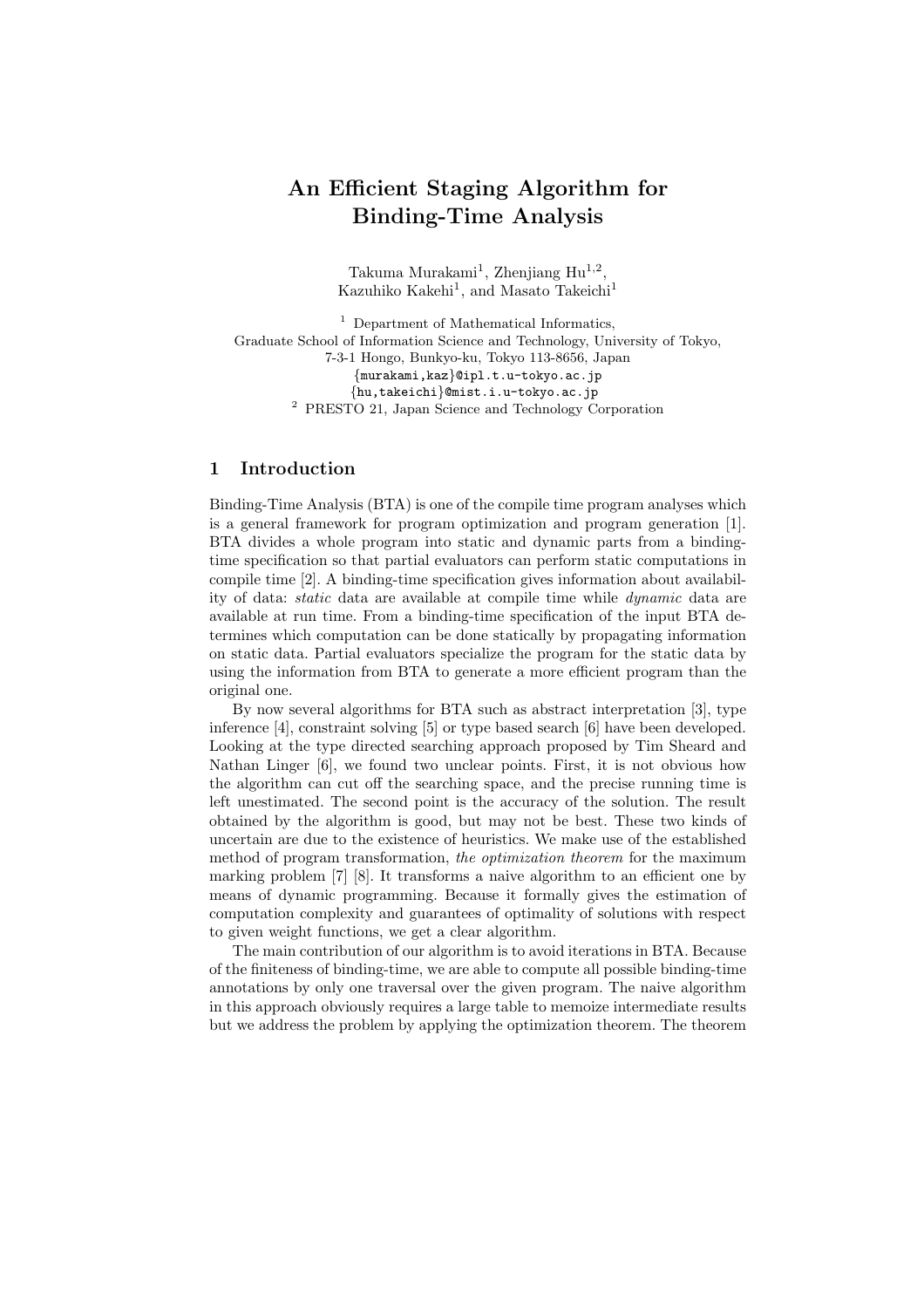drastically reduces the intermediate table if a problem is in a suitable form in which we are to formalize the original BTA problem.

Moreover, our algorithm computes the optimal solution under some given measurement of optimality. Generally an expression has multiple ways of bindingtime annotations that conform to given binding-time specification. In such cases we want to select the optimal one as the result. Though the measurement of optimality is up to users, circumstances and purposes, a result which computes more parts in static is normally better than the others. Our algorithm allows users to define their own measurement, and it derives the optimal solution under the measurement.

In this paper we formalize the staging problem that we solve in Section 2. In Section 3 we restate the staging problem from the perspective of the maximum marking problem to apply the optimization theorem. Section 4 briefly shows the derived efficient staging algorithm. Section 5 concludes.

## 2 The Staging Problem

In this section we describe the problem to be solved. After introducing the subject language of our algorithm in Section 2.1 we state staging problem in Section 2.2.

#### 2.1 A Simple Staged Language

In this paper we deal with the staged ML of MetaML [9] as the subject language. MetaML is a dialect of Standard ML with staged computation. In short, a piece of code in stage i is data in stage  $i + 1$  in MetaML. It adds two notations to operate on stages. First, angle brackets  $(\le)$  are called *brackets* and bring up surrounded expression into one upper stage. For instance the expression <5> denotes stage 1 code which results in the value 5 if executed. Types also reflect stages, hence the type of the expression is  $\text{Sint}$ . Second, tildes ( $\tilde{ }$ ) are called escapes. Placing an escape just before an expression drops down its stage. It extracts the piece of code from the expression and replaces original expression with that. It should be noted that escapes must occur in stage 1 or higher because their purpose is to construct a new piece of code from other ones. For example in the case  $x = 5-2$ , the expression  $-3 + x$  evaluates to  $-3 + 5 - 2$ .

The abstract syntax of the subject language is defined by BNF as in Fig. 1. There are staged expressions ( $\bar{e}$ ) and staged types ( $\bar{t}$ ) in addition to familiar expressions  $(e)$  and types  $(t)$ . Here we consider only integers  $(I)$  and booleans  $(B)$  as values.

For example of the language, a staged version of an increment function is defined as follows (the concrete syntax of MetaML is based on Standard ML).

val inc' = fn x:<
$$
\int
$$
 =  $\int$   $\int$   $\int$   $\int$  =  $\int$   $\int$   $\int$   $\int$   $\int$   $\int$   $\int$   $\int$   $\int$   $\int$   $\int$   $\int$   $\int$   $\int$   $\int$   $\int$   $\int$   $\int$   $\int$   $\int$   $\int$   $\int$   $\int$   $\int$   $\int$   $\int$   $\int$   $\int$   $\int$   $\int$   $\int$   $\int$   $\int$   $\int$   $\int$   $\int$   $\int$   $\int$   $\int$   $\int$   $\int$   $\int$   $\int$   $\int$   $\int$   $\int$   $\int$   $\int$   $\int$   $\int$   $\int$   $\int$   $\int$   $\int$   $\int$   $\int$   $\int$   $\int$   $\int$   $\int$   $\int$   $\int$   $\int$   $\int$   $\int$   $\int$   $\int$   $\int$   $\int$   $\int$   $\int$   $\int$   $\int$   $\int$   $\int$   $\int$   $\int$   $\int$   $\int$   $\int$   $\int$   $\int$   $\int$   $\int$   $\int$   $\int$   $\int$   $\int$   $\int$   $\int$   $\int$   $\int$   $\int$   $\int$   $\int$   $\int$   $\int$   $\int$   $\int$   $\int$   $\int$   $\int$   $\int$ 

Its type is

 $\langle$ int> ->  $\langle$ int>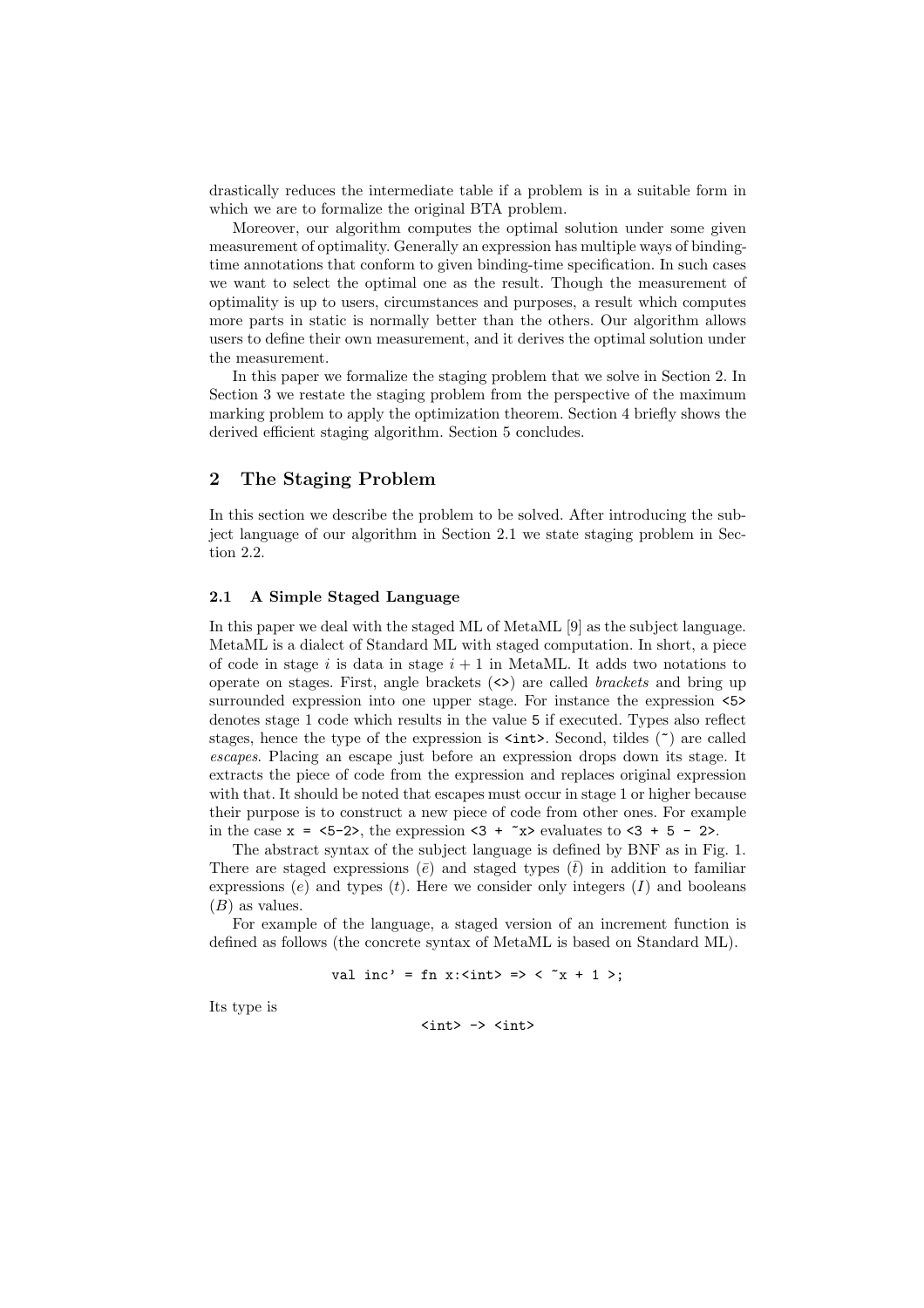```
e ::= c | x | \lambda x : t.\bar{e} | \bar{e} \bar{e} | if \bar{e} \bar{e} \bar{e}t ::= I \mid B \mid \bar{t} \rightarrow \bar{t}\overline{e} ::= e | \langle e \rangle | \overline{e}\bar{t} ::= t | \langle t \rangle
```
Fig. 1. The subject language

which means it accepts a piece of code yielding an integer and returns another piece of code yielding the incremented integer.

## 2.2 Staging

The staging problem is essentially much like BTA problem, except that it uses bracket and escape notations of MetaML rather than static and dynamic notations.

In order to formalize our staging problem we first introduce the notion of erasure. Intuitively, we can gain the erasure of a given expression by removing brackets and escapes. The function  $\mathcal E$  defined below recursively computes the erasure of a given expression.

$$
\begin{array}{lll}\n\mathcal{E}(c) & = c & \mathcal{E}(\langle e \rangle) = \mathcal{E}(e) \\
\mathcal{E}(x) & = x & \mathcal{E}(\langle e \rangle) = \mathcal{E}(e) \\
\mathcal{E}(\lambda x : t.\bar{e}) & = \lambda x : t.\mathcal{E}(\bar{e}) & \mathcal{E}(\bar{e}_1 \bar{e}_2) \\
\mathcal{E}(\bar{e}_1 \bar{e}_2) & = \mathcal{E}(\bar{e}_1) \ \mathcal{E}(\bar{e}_2) & \mathcal{E}(\bar{e}_3) & \mathcal{E}(\bar{e}_3)\n\end{array}
$$

Staging problem is formalized in [6] as follows: Given an unstaged expression e of type t and a desired staged type  $\overline{t}$ , staging is to find the optimal staged expression  $\bar{e}$  which has the type  $\bar{t}$  and its erasure is e. In general, such  $\bar{e}$  is not unique so we intend to give the optimal one under an estimation of optimality.

For example of staging, consider the ML power function which computes  $n$ -th power of x:

```
fun pow n \times = if n = 0 then 1 else x * pow (n-1) x
```
Note that its type is

$$
int \rightarrow int \rightarrow int
$$

The left tree in Fig. 2 shows the body of this pow function as a syntax tree.

Assume that we want to fix the first parameter  $n$  to a value and call it repeatedly with many different x's. Then we can give the binding-time specification of the desired function as

$$
\verb|int -> <;int> -> <;int>
$$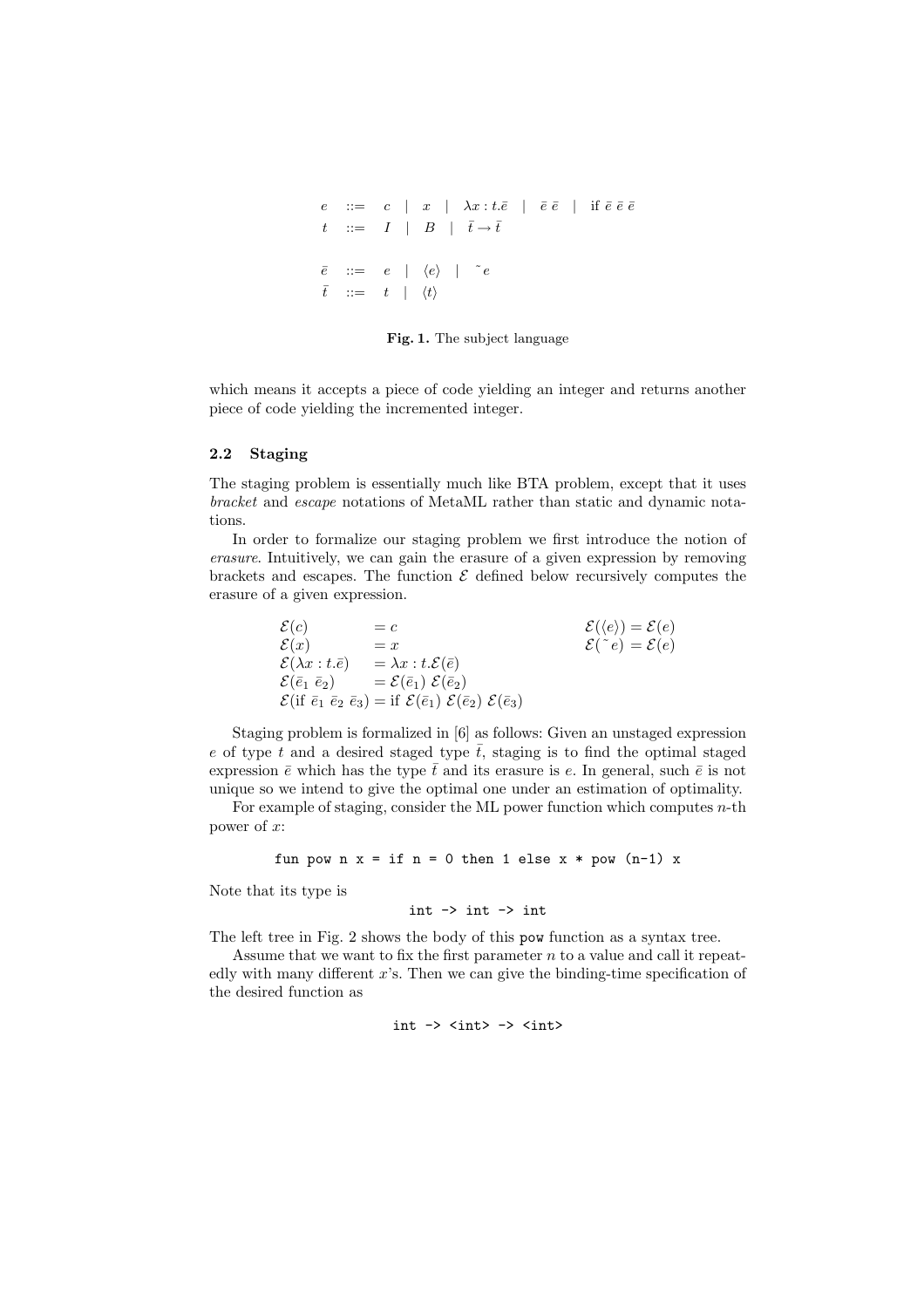

Fig. 2. Syntax tree of pow and pow1

It means that the first parameter to this function is a normal value whereas the second parameter is a piece of code which yields an integer value when executed. From the definition of pow and the binding-time specification we expect to get the staged version of the power function

```
fun pow1 n x = if n = 0 then < 1else < x * \sim (pow1 (n-1) x)
```
which is the right tree of Fig. 2. Note that stage notations like brackets and tildes are not nodes in the figure; instead they are represented as marks on nodes. The figure illustrates the basic idea of our approach to regard the staging problem as a marking problem. Our algorithm indeed derives the definition of pow1 above.

## 3 An Optimal Staging Algorithm

Our basic policy is to develop an algorithm to solve the staging problem in terms of algorithm for the maximum marking problem and applying the optimization theorem [7] to make the algorithm efficient. To achieve this goal, our first algorithm must satisfy conditions required by the optimization theorem. In this section we design our first algorithm for the maximum marking problem in Section 3.1 and apply the optimization theorem to the algorithm to derive the efficient algorithm in Section 3.2.

#### 3.1 Staging as a Maximum Marking Problem

Maximum Marking Problem (MMP for short) [7] is a class of problems on recursive data structures. To focus on our algorithm we discuss the syntax tree of the subject language here. MMP is the problem to find a marking on the data structure that accomplishes maximum weight by means of a weight function.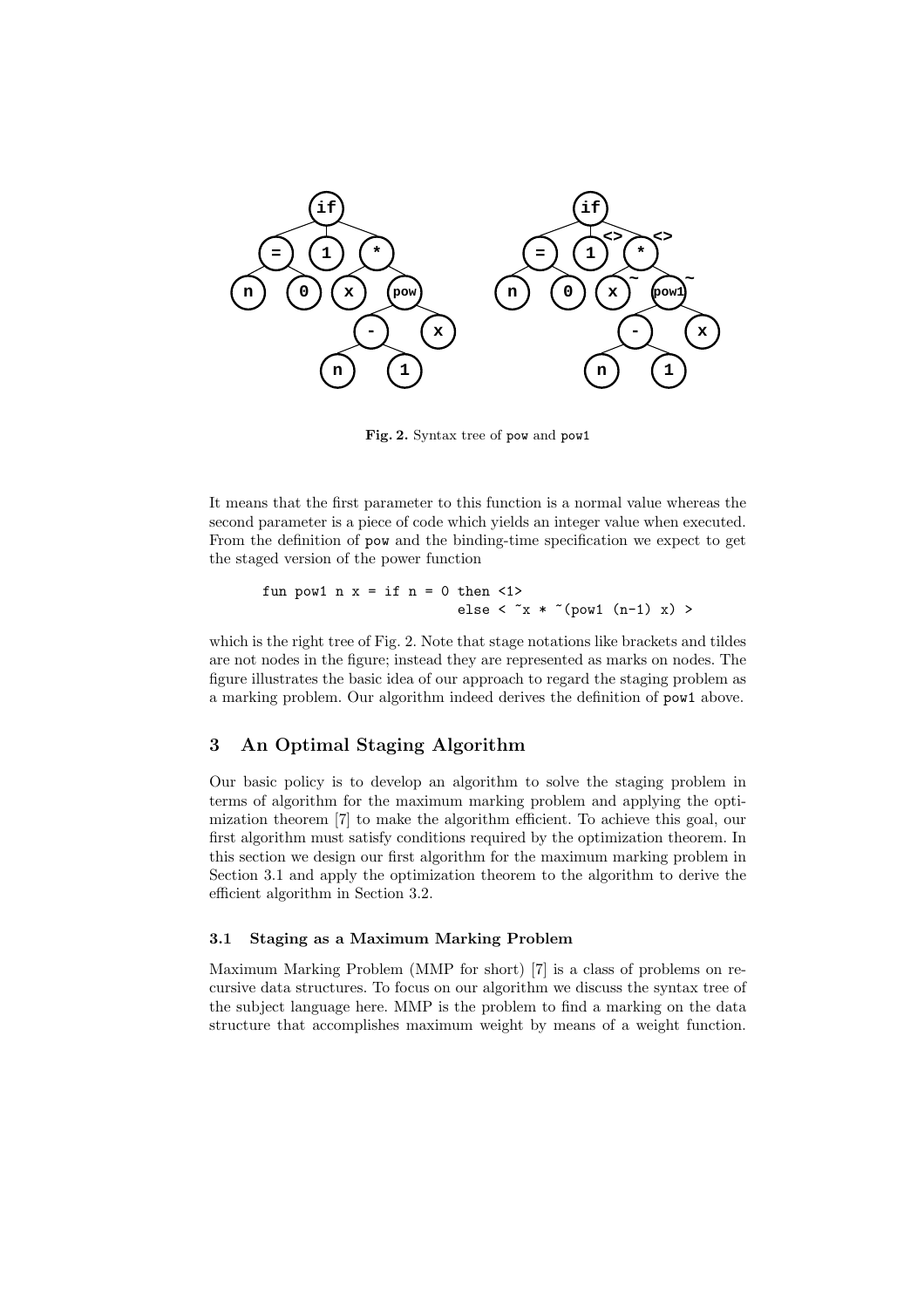| Mark                     | Weight       |                 |
|--------------------------|--------------|-----------------|
| <b>None</b>              | $\mathbf{0}$ | no staging      |
| ◇                        |              | <b>brackets</b> |
| $\overline{\phantom{a}}$ | З            | escapes         |

Fig. 3. Mapping from marks to weights

We can consider multiple marks, a predicate to define acceptable markings and a weight function to evaluate total weight of marked data structures. A naive solution of MMP is

- 1. to generate all possible markings,
- 2. to take valid markings which satisfy the predicate  $p$ , and
- 3. to return the maximum one according to the weight function  $w$ .

As we regard the staging problem as a marking problem like Fig. 2, we construct an algorithm to solve the problem by suitably selecting marks, a predicate and a weight function.

First, considering bracket and escape as the two marks for syntax tree is quite natural. A syntax tree with no marks represents the unstaged expression. We can get erasure of an expression by stripping all marks from the syntax tree of it.

Second, the predicate  $p$  judges validity of markings. Only valid markings can be solution of problem. We employ type judgment as the predicate in our algorithm so that it always returns correctly typed expressions as the result. The type judgment includes staged type judgment as well as ordinary ML type judgment. Section 4.1 illustrates some more about the staged type judgment.

Finally, we consider the weight function  $w$  which determines the way to select the optimal solution. It is basically composed of two parts: a mapping from each mark to weight and a recursive function that calculates the weight of a parent node from the weights of child nodes. Since the goal of staging is making computations in earlier stages as possible, escapes are preferred to brackets which make computations dynamic. We give higher weight to escape marks than bracket marks to represent our intention in the algorithm. Our current system gives the weight 3 to escapes and 1 to brackets as shown in Fig. 3. For the latter component of  $w$ , we simply sum up the weights of all child nodes. It might be the simplest form of weight function but it works fine for our small experiment.

## 3.2 Solving the Staging Problem Efficiently

The optimization theorem [7] for MMP eliminates the computational explosion caused by the naive solution. It gives a transformation from a naive algorithm to a linear-time algorithm provided  $p$  and  $w$  satisfy the following conditions:

1. the number of marks is finite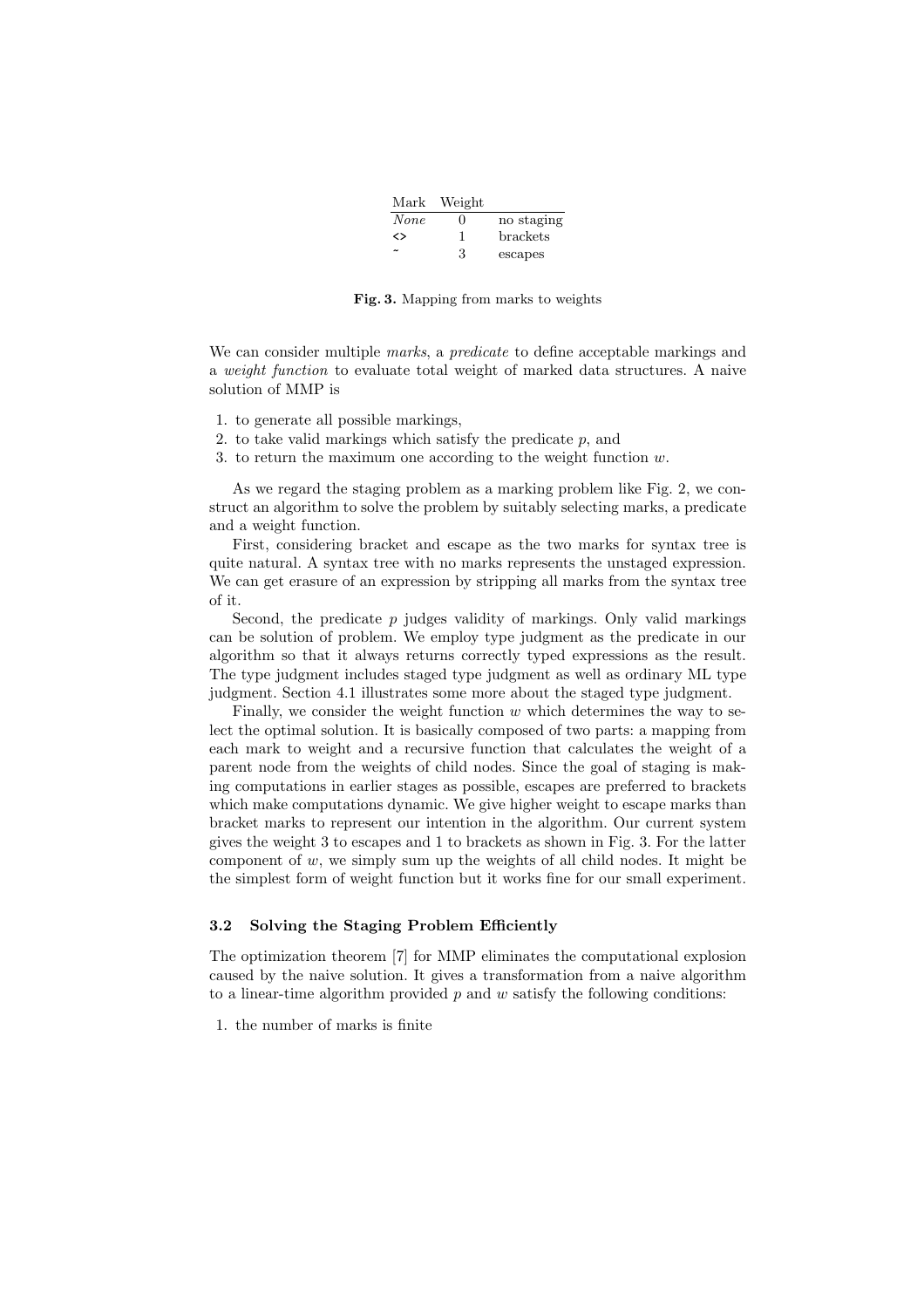- 2. p is in the form of catamorphism
- 3. domain of  $p$  is finite
- 4. w is in the form of catamorphism

where catamorphism is a generalized form of bottom-up recursive functions on recursive data structures [10]. We represent programs as syntax trees with 4 kinds of nodes, therefore catamorphism on the syntax trees is defined as follows:

$$
([\phi_1, \phi_2, \phi_3, \phi_4]) (V e) = \phi_1 e
$$
  
\n
$$
([\phi_1, \phi_2, \phi_3, \phi_4]) (L e r_1 r_2)
$$
  
\n
$$
= \phi_2 e ((\phi_1, \phi_2, \phi_3, \phi_4) r_1) ((\phi_1, \phi_2, \phi_3, \phi_4) r_2)
$$
  
\n
$$
([\phi_1, \phi_2, \phi_3, \phi_4]) (A e r_1 r_2)
$$
  
\n
$$
= \phi_3 e ((\phi_1, \phi_2, \phi_3, \phi_4) r_1) ((\phi_1, \phi_2, \phi_3, \phi_4) r_2)
$$
  
\n
$$
[(\phi_1, \phi_2, \phi_3, \phi_4)] (I e r_1 r_2 r_3)
$$
  
\n
$$
= \phi_4 e ((\phi_1, \phi_2, \phi_3, \phi_4) r_1) ((\phi_1, \phi_2, \phi_3, \phi_4) r_2) ((\phi_1, \phi_2, \phi_3, \phi_4) r_3)
$$

Note that the data constructors  $V, L, A$ , and  $I$  corresponds variables, lambda abstractions, applications, and conditionals (if-then-else's) respectively.

In our algorithm described in the previous section marks are bracket and escape. Thus the number of marks is 2, which is of course finite and satisfies the condition for the optimization theorem.

Type judgment is performed in a recursive way from subexpressions to larger pieces of expressions. It is exactly the form of catamorphism which is required by the optimization theorem. Moreover, the domain of type judgment is the type of subexpressions. It is finite for any programs and usually small enough. This fact enables the application of optimization theorem.

The weight function we employ is also a catamorphism because of the simple recursive form of summation. We can precompute some information on each node at preprocessing phase and improve weight function by making use of the additional information.

As a result, our choice of marks, a predicate and a weight function satisfies the conditions required by the optimization theorem so that we are able to obtain an efficient algorithm for staging.

## 4 Implementation

The optimization theorem transforms a naive algorithm to the efficient one. Although the program transformation is formally defined, it is somewhat complicated step to derive the efficient algorithm. We derived the efficient algorithm for staging from the naive one and implement the algorithm in a tiny system using the language Haskell [11]. The system accepts the language defined in Section 2.1 and apply our new algorithm to obtain the staged expression. For the sake of simplicity current system is implemented rather naively though the algorithm is not naive.

In this section we briefly describe the algorithm we implement. Section 4.1 and Section 4.2 formalize type checking algorithm and weight function by means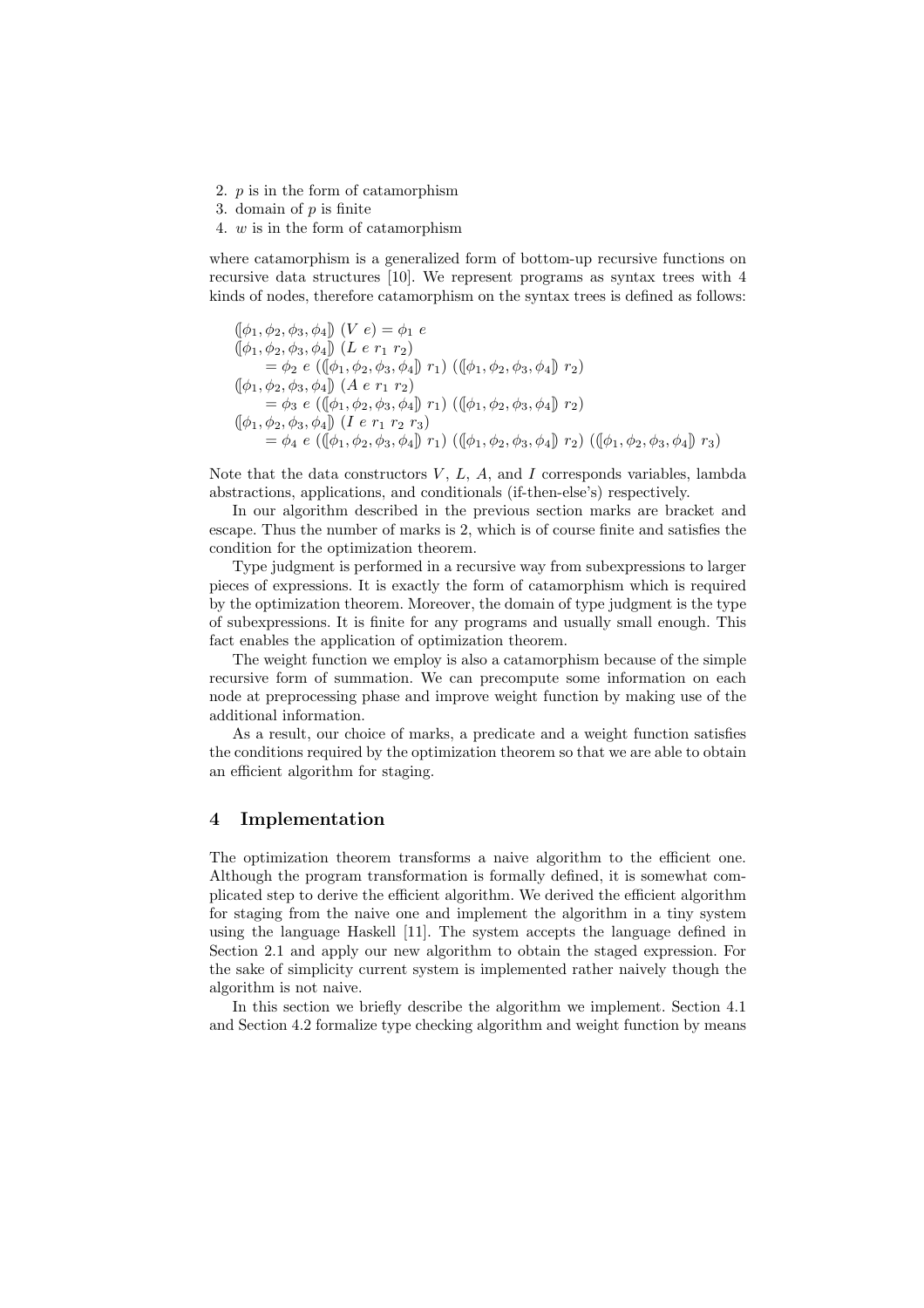of catamorphism [10]. Section 4.3 shows the core algorithm which fuses the marking generation, the type checking, and the weight function into one catamorphism.

#### 4.1 Type Judgment

The type judgment, which is the predicate in our algorithm, is formalized as a catamorphism of a series of functions  $\phi_i$ . The catamorphism scans the syntax tree in bottom-up way, applies  $\phi_i$  depending on the type of node, and yields the final result (the type of the whole program or a type error).

For instance,  $\phi_3$  judges the application case

$$
\frac{\Gamma\vdash_{s_1} e_1 : t_1 \quad \Gamma\vdash_{s_2} e_2 : t_2}{\Gamma\vdash_s e_1 e_2 : t} A
$$

where the subscripts represent the stages of (sub)expressions. The return value of

 $\phi_3 e^* (t_1, s_1) (t_2, s_2) s$ 

is  $(t, s)$  if the judgment holds, or  $\perp$  (denoting type errors) if it does not hold. Note that the arguments  $(t_1, s_1)$  and  $(t_2, s_2)$  are results of the type judgments of subexpressions  $e_1$  and  $e_2$ , which recursively performed by the catamorphism.

#### 4.2 Weight Function

Similar to the type judgment in the previous section, the weight function is also defined by catamorphism as

$$
w = (\mu_1, \mu_2, \mu_3, \mu_4) \circ map f
$$
  
where  $\mu_1 e = e$   
 $\mu_2 e r_1 r_2 = e \oplus r_1 \oplus r_2$   
 $\mu_3 e r_1 r_2 = e \oplus r_1 \oplus r_2$   
 $\mu_4 e r_1 r_2 r_3 = e \oplus r_1 \oplus r_2 \oplus r_3$ 

The function  $f$  computes weights for each marked node of syntax tree, and then the catamorphism accumulates the tree of weights. The binary operator ⊕ characterizes how to combine the weights of subexpressions into one value. In our system we currently use  $+$  for  $+$ .

#### 4.3 Derived Algorithm

Applying the optimization theorem to the naive algorithm composed of the type judgment (Section 4.1) and weight function (Section 4.2) we derived an efficient algorithm for staging as in Fig. 4. The function core plays the central role in our algorithm. It takes two arguments:  $t_0$  is the desired staged type and e is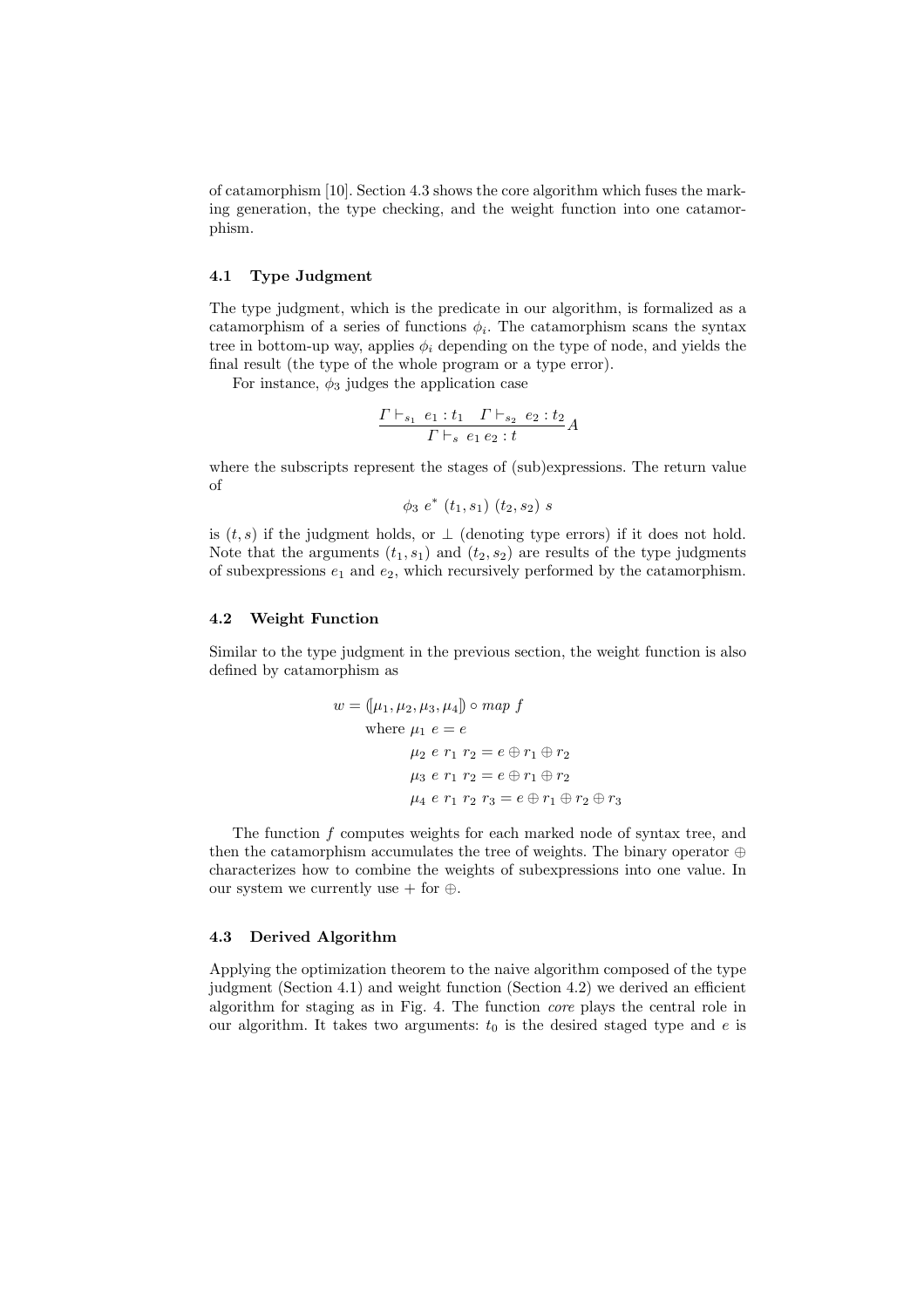the expression to be staged. The return value is the staged version of e. This corresponds the concrete program

stage 
$$
e0 = e
$$
 at  $t0$ ;

in our system.

In the algorithm the three steps in the naive algorithm namely

- 1. generation of all possible markings,
- 2. staged type checking, and
- 3. selection of the optimal solution

are fused into one large loop in the form of catamorphism. When  $\psi_i$  is applied to each node by the catamorphism, it performs three steps above. In the body of  $\psi_3$  in Fig. 4 the list comprehensions  $(e^* \leftarrow \textit{maks} \ e \text{ and } s \leftarrow \textit{Stage})$  generate all possible staged types as step 1. The generated pairs are immediately compared with the recursive parts  $(cand_i)$  and only valid pairs are filtered and processed further.

The elements of the list comprehension have their staged types, weights and marked tree itself. There exists the type judgment  $(\phi_3 e^* (t_1, s_1) (t_2, s_2) s)$ described in Section 4.1 that checks the type as soon as possible. The second element of the triplet  $(f e^* \oplus w_1 \oplus w_2)$  makes use of f and  $\oplus$  which are the components of weight function as in Section 4.2. The last element of the triplet records the marked subtree under current node to return as result.

The function *eachmax* aggregates the list to reduce intermediate results. If there are plural elements of the same staged type, eachmax returns the one having the maximum weight. Thus the length of the list returned by  $\psi_i$  is at most  $|Type|$ , though it is usually much smaller.

#### 5 Conclusion

We have developed an efficient algorithm to solve staging problems as maximum marking problems. The optimization theorem has played an important role to derive efficient solutions. The complexity of running time is certainly reduced though the constant factor is rather big. We should also reduce the constant by improving both algorithm and implementation.

Due to the optimization theorem, our algorithm runs in

$$
O\left((|Type| \times |Stage|)^3 \times |Mark| \times n\right).
$$

Here  $|Stage|$  is a small number (2 for static and dynamic case) and  $|Mark|$  is 2 (bracket and escape).  $|Type|$  is the maximum arity of all functions within the analyzed program. It is naturally finite for any programs and usually small number which seldom exceeds 8.

Besides the reduced running time our algorithm can be extended in some directions. We already have extended  $Stage$  from 2 stages to 3 stages. Thanks to the optimization theorem, we just needed to rewrite  $stages = [0,1]$  to  $stages =$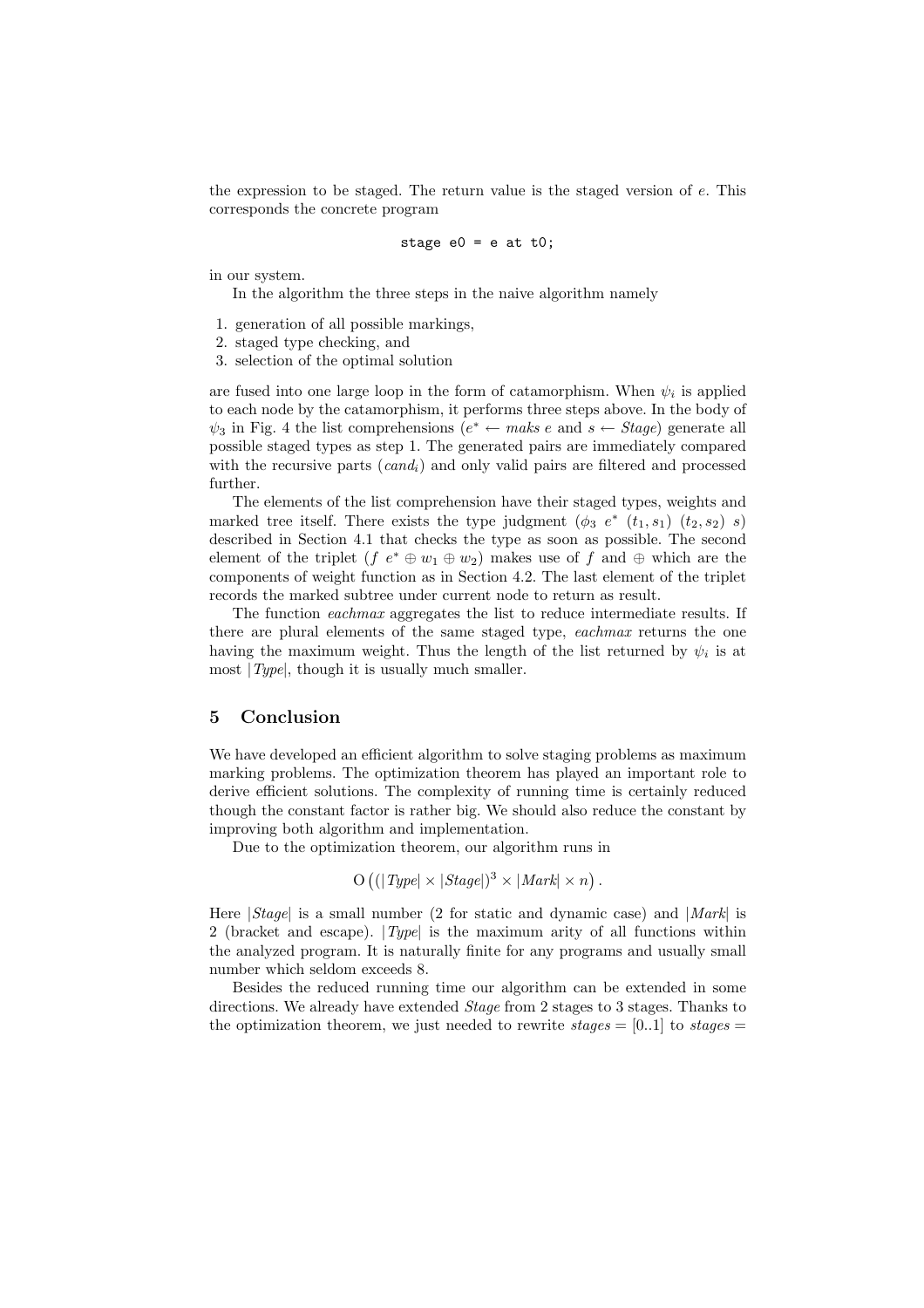core :: Type  $\rightarrow E \alpha \rightarrow E \alpha^*$  $\emph{core}$  t<sub>0</sub> e = let  $opts = (\psi_1, \psi_2, \psi_3, \psi_4)$  e in snd (reduce  $(\uparrow_{fst})$  [ (w, r<sup>\*</sup>) | (((t, s), \_), w, r<sup>\*</sup>) ← opts, accept (t, s) ]) where  $\psi_3$  e cand<sub>1</sub> cand<sub>2</sub> =  $\textit{eachmax} \left[ \; \left( \; (\phi_3 \; e^* \; (t_1, s_1) \; (t_2, s_2) \; s, s), \; f \; e^* \oplus w_1 \oplus w_2, \; A \; e^* \; r_1^* \; r_2^* \; \right) \right]$  $e^* \leftarrow$  marks  $e, \quad s \leftarrow$  Stage,  $(((t_1, s_1), s_1), w_1, r_1^*) \leftarrow filter (stageEq(\delta e^* s)) cand_1,$  $(((t_2,s_2), s_2), w_2, r_2^*) \leftarrow filter (stageEq (\delta e^* s)) can a_2]$  $marks e = [ (e, m) | m \leftarrow Mark ]$ stage Eq s  $(((-, -), s'), -, -) = s == s'$ δ $e^*$  s = s  $accept (t, s) = t == t_0 \&\& s == 0$  $\phi_3$  e<sup>\*</sup> (t<sub>1</sub>, s<sub>1</sub>) (t<sub>2</sub>, s<sub>2</sub>) s = type judgment in Section 4.1  $(f, \oplus)$  = a part of weight function in Section 4.2

Fig. 4. Core algorithm of staging

[0..2] in our Haskell program to obtain the 3-stage algorithm. In this case one node cannot have more than one mark, so  $\langle\langle x \rangle\rangle$  is not allowed. It can be addressed by adding the new mark  $\langle \langle \rangle \rangle$  to *Mark.* Another opportunity of extending *Mark* is to support more syntaxes on stages. Our system actually supports the mark lift that corresponds the keyword lift in MetaML. All the extensions are in the framework of MMP so that the optimization theorem is applicable.

The last point is the weight function. Because of the modularity of the algorithm we can easily redefine the weight function and apply the optimization theorem to get an improved staging algorithm. The optimization theorem guarantees that the derived algorithm always computes the optimal solution with respect to the given weight function, hence the refinement of the weight function is the key of our algorithm to get more accurate staging algorithms. Although current system employs rather simple weight function, we are trying out other measurements of optimality. For example, we can consider another weight function which takes account of the number of child nodes.

## References

- 1. Jones, N.D., Gomard, C.K., Sestoft, P.: Partial Evaluation and Automatic Program Generation. Prentice Hall (1993)
- 2. Jones, N.D.: An Introduction to Partial Evaluation. ACM Computing Surveys 28 (1996) 480–503
- 3. Consel, C.: Binding Time Analysis for Higher Order Untyped Functional Languages. In: Proceedings of the 1990 ACM conference on LISP and functional programming, ACM Press (1990) 264–272
- 4. Henglein, F.: Efficient Type Inference for Higher-Order Binding-Time Analysis. In: Proceedings of the Fifth International Conference on Functional Programming